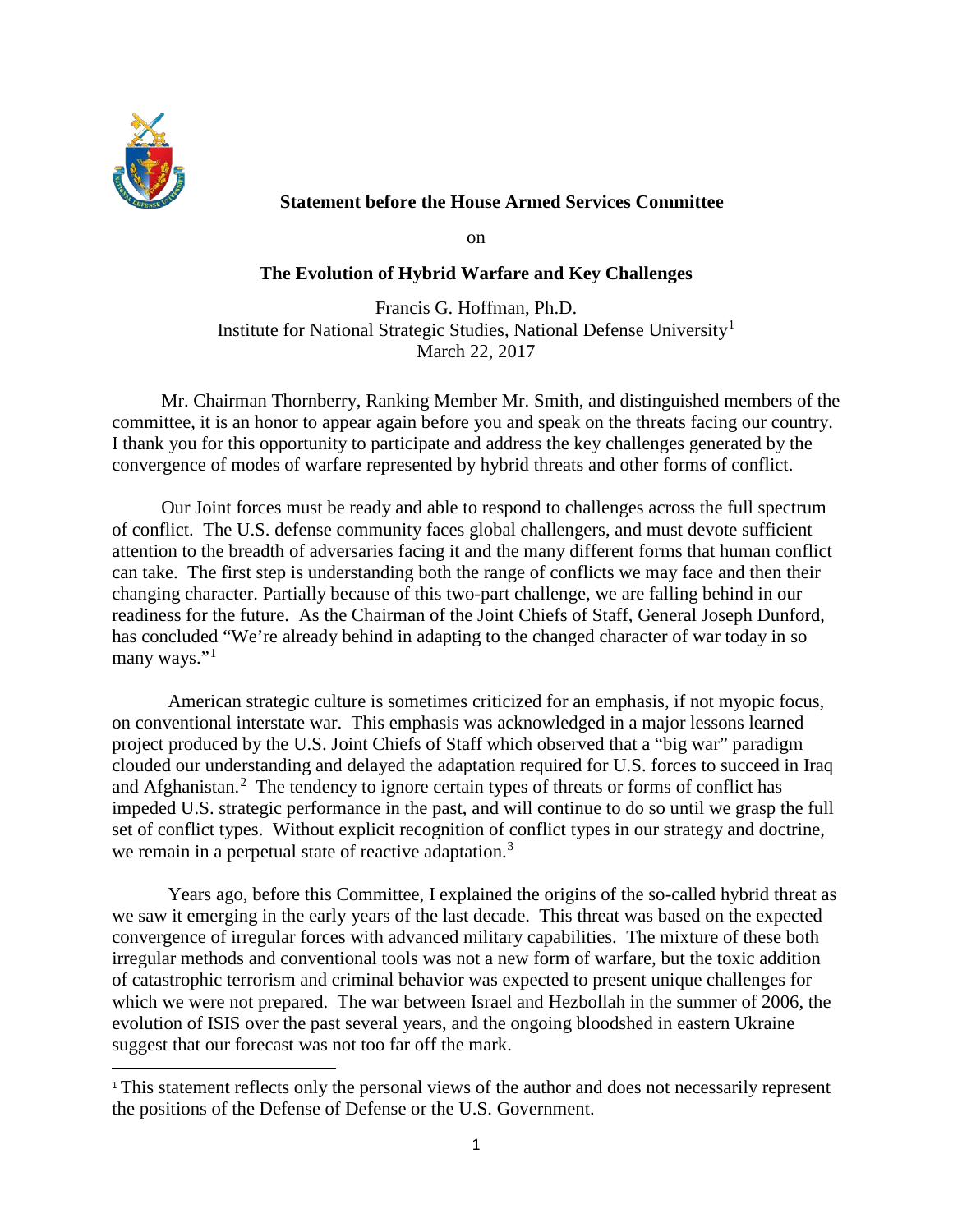*Hybrid Warfare.* Nearly 15 years ago, defense analysts at the Pentagon and at the Marine Corps' Warfighting Lab identified trends and writings about deliberate efforts to blur and blend methods of war. This forecast suggested that our prevailing technological dominance in the American-led Revolution in Military Affairs would produce a counter-revolution that would exploit the convergence of different modes of conflict. This threat hypothesis evolved into a theory about hybrid threats.<sup>[4](#page-4-0)</sup> Just a few years later, the projection was born out in Southern Lebanon with Hezbollah's example, and appears to be relevant to other conflicts as well.<sup>[5](#page-4-1)</sup> Three U.S. Secretaries of Defense, including the current DoD leadership, found the concept useful and have cited the emergence of hybrid adversaries.<sup>[6](#page-4-2)</sup>

A hybrid threat reflects more than a blend of regular and irregular tactics. Over a decade ago, this mode of conflict was defined as an adversary that "simultaneously and adaptively employs a fused mix of conventional weapons, irregular tactics, catastrophic terrorism, and criminal behavior in the battlespace to obtain desired political objectives."[7](#page-4-3) The convergence of criminal and "socially disruptive behavior," along with the rise of mass terrorism was forecasted as a rising factor back in 2005. The fusion of advanced capabilities with irregular forces and tactics is key, as borne out repeatedly over the last decade from Hezbollah to Russian campaigns in Georgia and Ukraine.<sup>[8](#page-4-4)</sup> It is important to note that the concept is not limited to landpower, and is equally applicable to the maritime domain.<sup>[9](#page-4-5)</sup>

Hybrid threats can often be created by a state actor creating a proxy force.<sup>[10](#page-4-6)</sup> Sponsorship from a major power can generate hybrid threats more readily by the provision of advanced military capabilities to the proxy. Proxy wars, appealing to some powers as 'warfare on the cheap' are historically ubiquitous but chronically understudied**.**

The hybrid threat captures the ongoing implications of globalization, the diffusion of military-related technologies, and the information revolution. Hybrid threats are qualitatively different from less complex irregular or militia forces. They, by and large, cannot be defeated simply by Western counter-terrorism tactics or protracted counterinsurgency techniques. Hybrid threats are more lethal than irregular forces conducting simple ambushes and crude improvised explosive devices, but they are not necessarily unknown to Western forces, and may be defeated with sufficient combat power. Hezbollah's method of fighting Israel, as evidenced by their political leader Hassan Nasrallah, is an organic response to their security dilemma that is "not a conventional army and not a guerrilla force, it is something in between."[11](#page-4-7)

Events in Crimea and eastern Ukraine have led European security officials to pay more attention to Russia's assertive behavior and its ways of war. For this reason, hybrid warfare is now an explicit discussion point at NATO and among NATO civilian leaders. [12](#page-4-8) In the Crimea, Russia demonstrated that it had learned from its performance in Georgia in 2008 and employed inherently conventional methods, but with better agility and illegal methods.<sup>13</sup> This was hardly new or "ambiguous" but it was effective under circumstances that are not easily replicated elsewhere. These are not novel, especially to Russia. These are actually time-tested methods with which the U.S. security community has seen before.<sup>14</sup>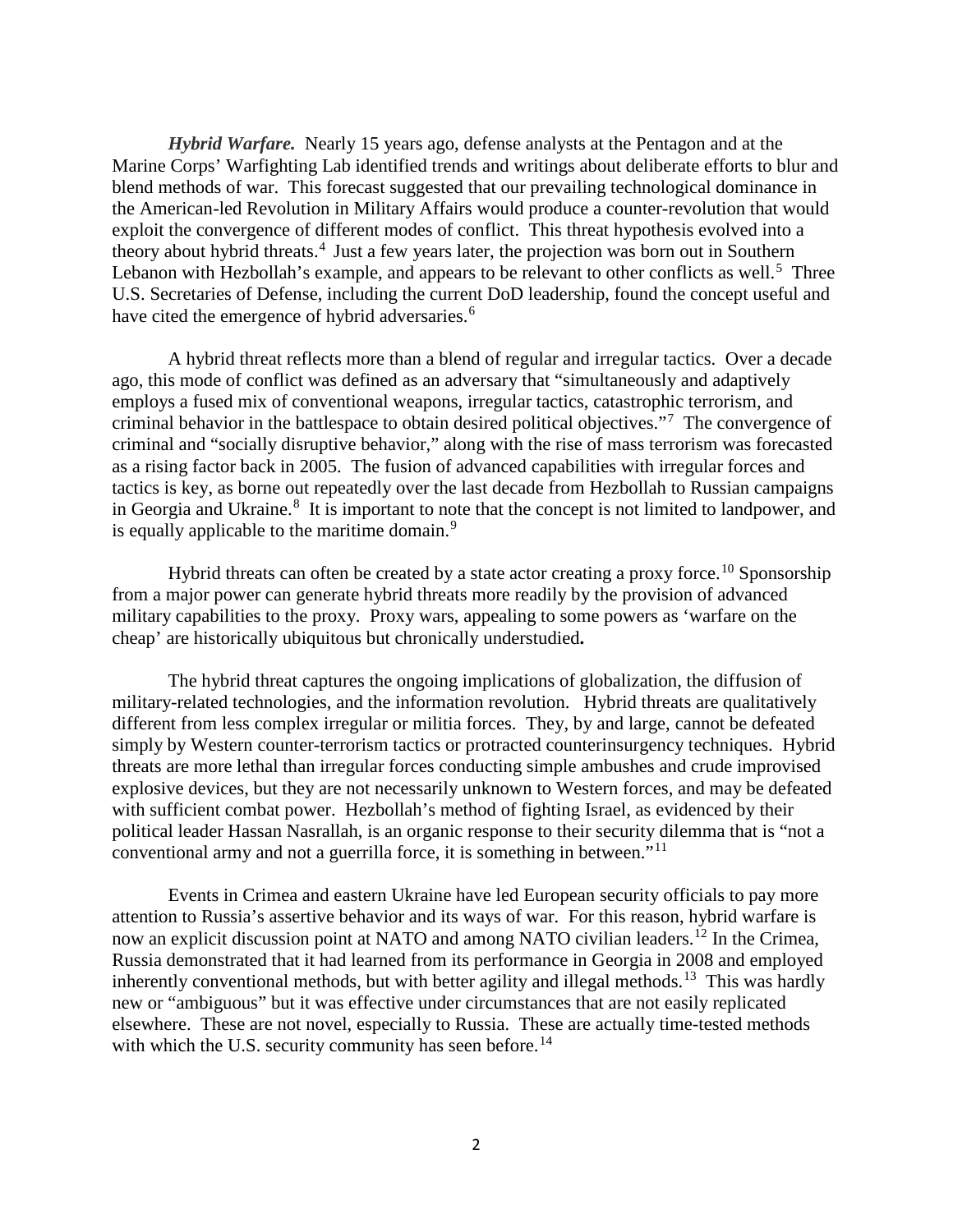European military analysts, pushed by Russia's example, have also embraced the hybrid evolution as a feature of contemporary conflict.<sup>15</sup> Yet the NATO interpretation of hybrid warfare is much broader, depicting it as a mixture of military means with non-military tools including propaganda and cyber activity. This interpretation is much closer to the issues raised in this country by scholars and senior U.S. military officials studying what they call gray zone conflicts. The distinction between indirect gray zone conflicts and the violent methods posited by hybrid threats should be noted as a key distinction.<sup>[16](#page-5-1)</sup>

Hybrid warfare as a mix of methods short of war has become a common interpretation and an alternative definition in Europe, where key leaders at NATO define hybrid threats as "a wide range of overt and covert military, paramilitary, and civilian measures are employed in a highly integrated design."<sup>17</sup> The NATO version reflects a combination of methods, and emphasized an integrated and purposeful design. This is a broad definition that could explain just about all wars, which usually contain combinations of military and non-military activity in an integrated plan. In the context faced by NATO today, such activities are occurring short of armed conflict. Thus, NATO's perspective is closer conceptually to gray zone or what I call Measures Short of Armed Conflict.

**The Continuum of Conflict.** Understanding war as a holistic phenomenon is important, and so too is understanding the complexity and distinctions of various modes of warfare across the "continuum of conflict." To dissipate the fog of confusion in current terminology, a heuristic construct for conflict is presented below in Figure 1.

|                                               | Lower Violence                     |  | <b>Continuum of Conflict</b> |                                                                     | <b>High Violence</b> |
|-----------------------------------------------|------------------------------------|--|------------------------------|---------------------------------------------------------------------|----------------------|
| <b>Measures Short</b><br>of Armed<br>Conflict | Irregular<br>Warfare/<br>Terrorism |  | Hybrid<br>Warfare            | <b>Conventional Warfare</b><br>(Limited Objectives to Theater-wide) |                      |
| <b>Unconventional Warfare</b>                 |                                    |  |                              |                                                                     |                      |
| $\Gamma$ icure 1                              |                                    |  |                              |                                                                     |                      |

Figure 1

*Measures Short of Armed Conflict*. The Joint Staff's projected security environment forecasts a future in which adversaries will employ stratagems to gain influence and undermine U.S. interests with techniques well short of traditional armed conflict.<sup>[18](#page-5-3)</sup> During the Cold War, the United States faced persistent efforts to undermine order, weaken our alliances, and undercut our interests by activities that fell well short of military violence. The Soviet Union had wellestablished directorates in their intelligence organizations designed to sow discord, de-legitimize political opponents and weaken the resolve of the NATO alliance.<sup>19</sup>

More recently, non-violent coercion measures as a form of geopolitical competition have been occurring with regularity, suggesting that this history remains relevant. China's use of diplomatic assertions, deliberate use of fishery/maritime law enforcement forces, and aggressive seizures of disputed islands in the Pacific constitute a modern case study. <sup>[20](#page-5-5)</sup> China's assertive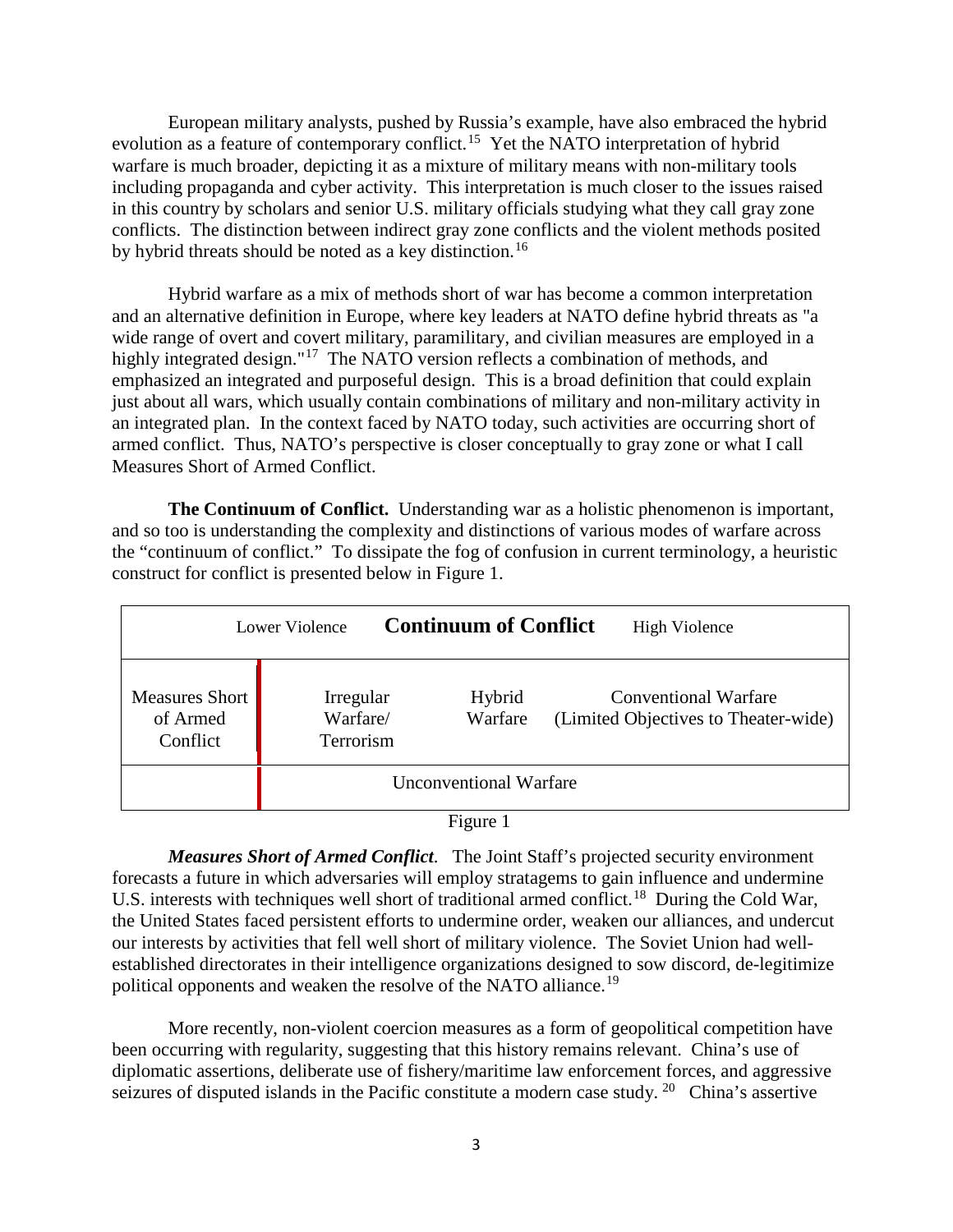behaviors in the South China Sea appear designed to erode the existing international order and change the norms of international behavior through acts of latent coercion. China has used maritime militia forces to disrupt foreign survey, energy development, and commercial fishing operations and to extend and consolidate areas it views as Chinese territory with low risk of escalating to greater violence.<sup>[21](#page-6-0)</sup>

Chinese conceptions of "quasi-war" and the "Three Warfares" which embrace legal, psychological, and information activities short of warfare, are relevant to this discussion. [22](#page-6-1) Recent research suggests a convergence of China and Russian tactics is occurring, emanating from Chinese interpretations of Russia's actions in the Crimea and in the cyber domain. We should expect Russia, in turn, to absorb lessons from the South China Sea, as well as other states.<sup>[23](#page-6-2)</sup>

Cold War and recent experience with the Russians suggests that the admixture of political/economic/subversive activity remains an element of their operational art.<sup>[24](#page-6-3)</sup> Russia uses similar tactics in Ukraine and elsewhere, a form of "simmering borscht" that seeks to extend Moscow's sphere of influence without triggering an armed response. The Soviet Union frequently employed what it called "Active Measures" (Russian: активные мероприятия or ak ti'vnyye mero priya'tniya**)** in the information domain, including false stories. [25](#page-6-4) Russian interest and application of Active Measures does not seem to have abated, and perhaps has even been expanded via social media and fake news outlets in the last several years, particularly in Europe.<sup>[26](#page-6-5)</sup> Russia's current leadership clique emerged from the state intelligence agencies and seems well-experienced in the use of covert approaches and the use of distortion, disinformation, subversion and propaganda.<sup>[27](#page-6-6)</sup> Much attention has recently been made of Russian meddling in U.S. electoral campaigns, but such influence efforts have routinely been part of their tradecraft for a long time.<sup>28</sup> Its cyber efforts have garnered a lot of attention in Estonia, Georgia, Ukraine, and now in the United States.<sup>[29](#page-6-8)</sup> However, its interference in European political parties, and its development of soft power "false front" organizations is also noteworthy.<sup>[30](#page-6-9)</sup>

<span id="page-3-0"></span>Belatedly, we are appreciating the need to compete with greater agility at lower levels short of war, against multi-functional or multi-dimensional threats. This gap in our understanding of the competitive space between peace and war is a shortfall in U.S. strategic culture.<sup>[31](#page-6-10)</sup> More recently, a defense policy scholar has noted: "By failing to understand that the space between war and peace is not an empty one – but a landscape churning with political, economic, and security competitions that require constant attention – American foreign policy risks being reduced to a reactive and tactical emphasis on the military instrument by default." [32](#page-6-11)

<span id="page-3-2"></span><span id="page-3-1"></span>This suggests that U.S. security or policy community does not currently recognize the importance of competing in this arena. An examination of any regional or theater commander's engagement plans suggests this concern may be exaggerated. Theater Security Cooperation plans, military to military engagement, military aid or support, exercises and various forms of engagement are routinely employed by our regional commands to compete for influence and signal U.S. commitment. We may not coordinate these efforts well, or think of them as part of a collective competition against other major powers. But the United States does employ what is best described as the constructive instruments of traditional statecraft, as shown below in Figure 2.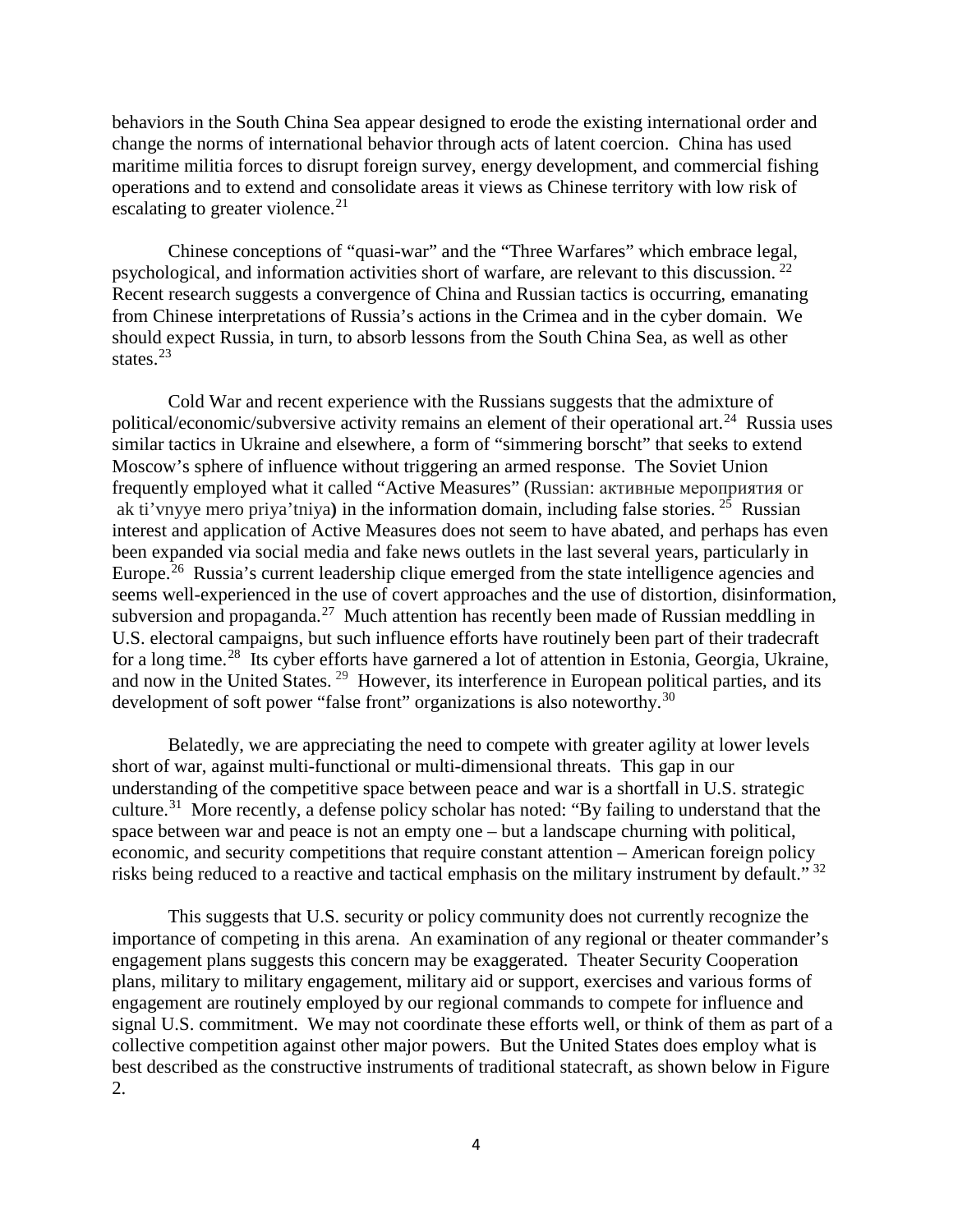<span id="page-4-4"></span><span id="page-4-3"></span><span id="page-4-2"></span><span id="page-4-1"></span>

| <b>Traditional/Legitimate Forms of Statecraft and Influence</b>     |
|---------------------------------------------------------------------|
| <b>Security Cooperation and Foreign Military Sales</b>              |
| <b>Economic Sanctions</b>                                           |
| <b>Public Diplomacy and Support for IGO/NGO</b>                     |
| <b>Military Presence/Engagements/Exercises</b>                      |
| <b>Foreign Internal Defense/Security Force Assistance</b>           |
| <b>Freedom of Navigation (maritmie or aerospace domains)</b>        |
| Non-traditional/Illegitamate Forms of Statecraft and Influence      |
| <b>Political Subversion, Penetration, False Front organizations</b> |
| <b>Economic Corruption</b>                                          |
| <b>Coercive Threats</b>                                             |
| Propaganda/Psychological Operations/Disinformation                  |
| <b>Cyber Intrusions/Cyber Corruption/Disruption</b>                 |

Figure 2. Forms of Statecraft and Influence

<span id="page-4-10"></span><span id="page-4-9"></span><span id="page-4-8"></span><span id="page-4-7"></span><span id="page-4-6"></span><span id="page-4-5"></span>Our adversaries, on the other hand, have mastered the more ambiguous and nontraditional instruments of statecraft, and have been criticized as nefarious or of questionable legitimacy. Kennan noted this decades ago when he observed that "The varieties of skullduggery which make up the repertoire of the totalitarian government are just about as unlimited as human ingenuity itself, and just about as unpleasant." [33](#page-7-0) While the challenge varies from region to region, we should recognize the need to orchestrate our traditional forms of statecraft, integrating the military and non-military elements, coherently as part of an integrated design.

Some Cold War scholars will recall George Kennan's arguments for the institutionalization of Political Warfare by the United States to counter Russian activities.<sup>34</sup> Kennan defined Political Warfare as "the employment of all the means at a nation's command, short of war."[35](#page-7-2) His understanding of the problem was informed by a deep understanding of Russia and its preference for indirect methods. Covert Action (or activities) displaced the use of Political Warfare over time. Kennan himself used "Measures Short of War" in his lectures at the National War College.

<span id="page-4-0"></span>This conflict mode has recently drawn renewed interest as "Gray Zone Conflicts." These have been defined as actors "employing sequences of gradual steps to secure strategic leverage. The efforts remain below thresholds that would generate a powerful U.S. or international response, but nonetheless are forceful and deliberate, calculated to gain measurable traction over time."<sup>[36](#page-7-3)</sup> These are admittedly not novel, but rather are more classical "salami-slicing" strategies, fortified with a range of unconventional techniques—from cyberattacks to information campaigns to energy diplomacy. One scholar goes on to list numerous current relevant examples, including eastern Ukraine. But Ukraine, particularly the fighting in Donbas, has blown past being an ambiguous no-man's land, given the violent scope of the conflict (10,000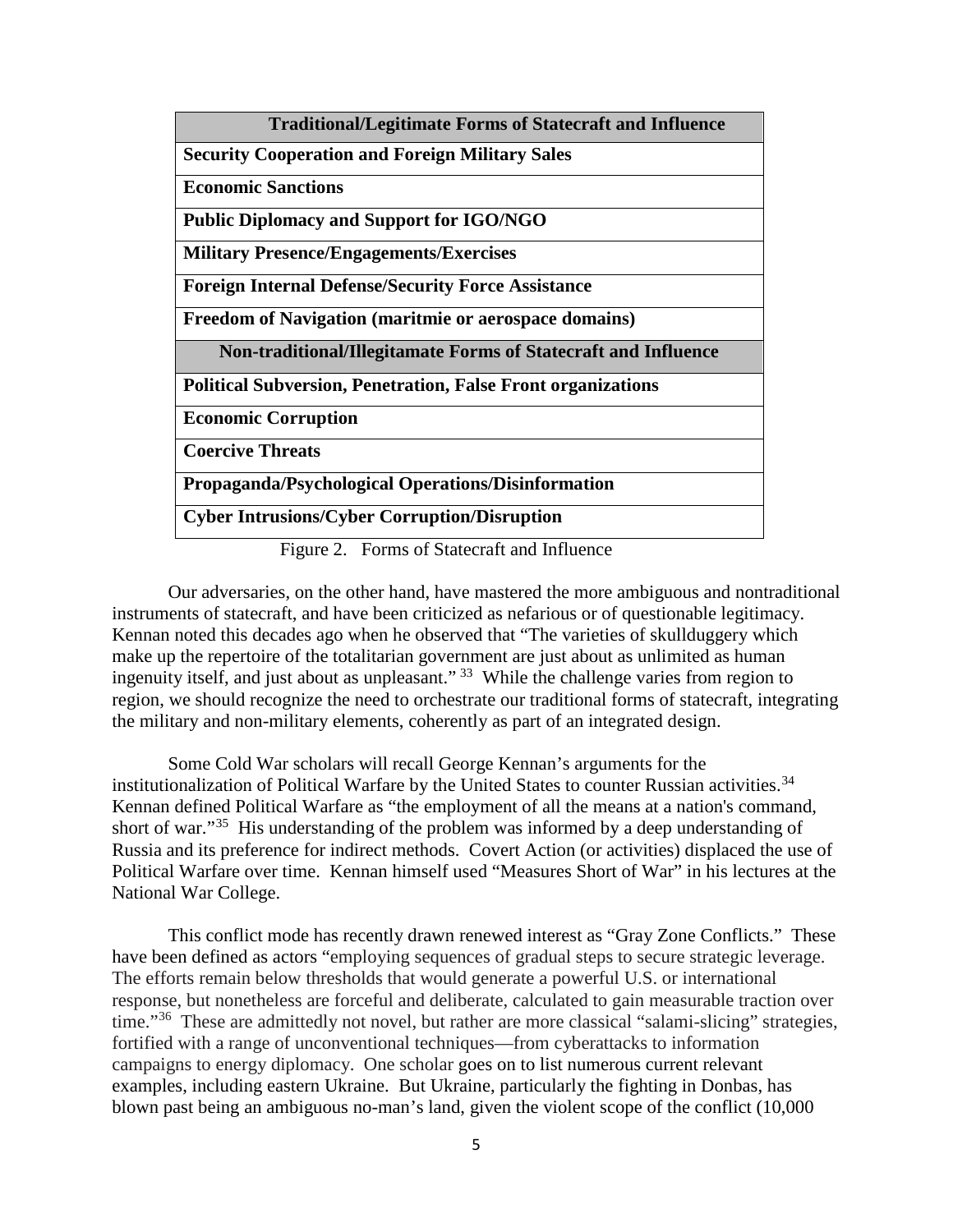dead) and the overt use of advanced conventional power (armor, rockets, missiles). This definition would lump together or 80 percent of the occurrences of conflict, including all forms of irregular or proxy war.

Others argue that "The Gray Zone is characterized by intense political, economic, informational, and military competition more fervent in nature than normal steady-state diplomacy, yet short of conventional war."<sup>[37](#page-8-0)</sup> These scholars note that such conflicts "involve" some aggression or use of force, but in many ways their defining characteristic is ambiguity about the ultimate objectives, the participants, whether international treaties and norms have been violated, and the role that military forces should play in response."<sup>[38](#page-8-1)</sup> They go on to list Russia's annexation of Crimea, its support of separatists in Donbas, Ukraine; the advances of Islamic State of Iraq and the Levant (ISIL); the murderous Boko Haram's insurgency in Nigeria, as Gray Zone Conflicts. That is a wide range of very different conflicts and asks a lot of the concept. Their inclusion of the fighting in Donbas challenges their definition, as Russia's war inside Ukraine has resulted in nearly 7,000 deaths and tens of thousands of other casualties - hardly covert or ambiguous. These are *no*t gray or ambiguous acts. Several of these conflicts are more accurately described as irregular or revolutionary movements.

Thus, the definition of Gray Zone conflict remains expansive and elusive. Instead, I think the better term is Measures Short of Armed Conflict. Short of "armed conflict" puts it in the right place on the continuum and also outside of what we know and teach as war.

#### **Comparison**

<span id="page-5-0"></span>The distinction between Hybrid warfare and Measures Short of Armed Conflict is important. Both use combinations. The latter seeks to gain advantage politically without the overt and explicit use of violence. Actors employing Measures Short of Armed Conflict seek to avoid violence. Hybrid threats also have combinations including the use of political warfare and narratives, but they combine it with violent force directed at both military and non-combatants.

<span id="page-5-4"></span><span id="page-5-3"></span><span id="page-5-2"></span><span id="page-5-1"></span>An historical case study will illuminate the distinctions between the original usage of the concept of "hybrid threats" and its NATO interpretation. Russia's efforts to influence Kiev's discussions about joining the EU constitute an example of a gray zone conflict, clearly intended to interfere with Ukraine's realignment by indirect forms of influence including corruption and disinformation. This is well short of traditional armed conflict. However, the ongoing violence in eastern Ukraine is an archetypical form of hybrid warfare within an integrated design that has produced a costly conflict.<sup>39</sup> The conflict has generated nearly 10,000 dead and over 22,000 wounded.[40](#page-8-3)

<span id="page-5-5"></span>The fusion of the various forces or means employed in the Donetsk and Luhansk oblasts (combinations of separatists, Sestinas special forces, Russian regulars with advanced military capabilities Electronic Warfare, drones, rocket launchers, and some armor) is representative of hybrid warfare as originally defined in the United States and used by various Secretaries of Defense over the last decade.<sup>41</sup> The employment of political repression, control over food supplies to control the local population, and the accidental catastrophic act of killing of 217 passengers aboard MH-17 suggest a less conventional character in the middle of the conflict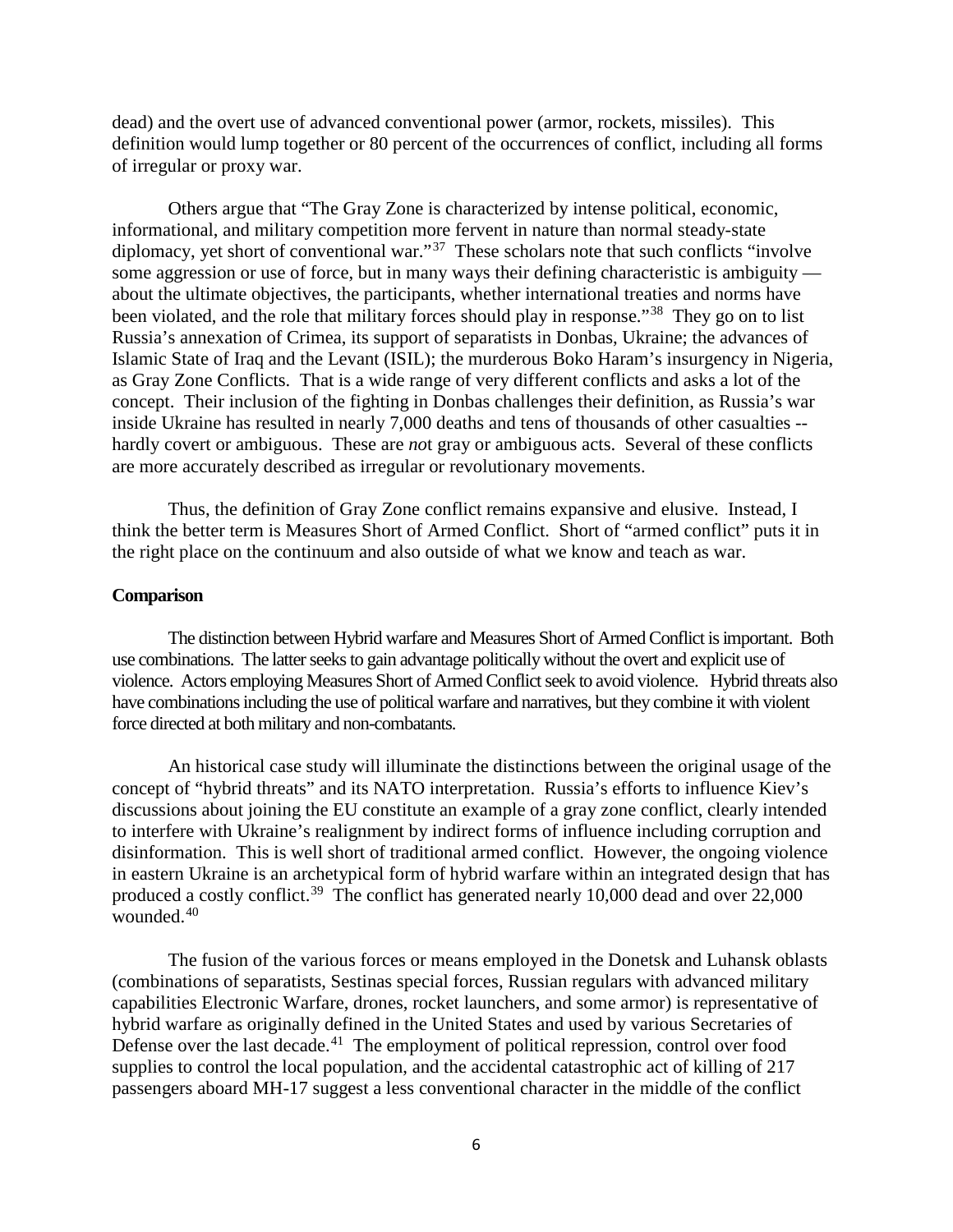spectrum, and all represent elements consistent with hybrid threat methods. The evidence of rampant corruption and suppression of employment and economic security evidence all the elements of a hybrid operational context within a deliberate design.<sup>[42](#page-9-0)</sup>

<span id="page-6-3"></span><span id="page-6-2"></span>The Russians under Mr. Putin's leadership are not reinventing a new approach to warfare. What is clear is that a new generation of leaders, spawned within the KGB, are clearly applying longstanding Russian concepts of protracted conflict from the Cold War.<sup>43</sup> Russia's understanding of conflict constitutes a full spectrum approach, which means it can employ measures short of war or more violent hybrid approaches appropriate to the situation. [44](#page-9-2)It can also pose credible conventional combat capability, and project it at great distance, as shown several times in the Middle East. NATO's posture in Europe was indeed dangerously close to inviting aggression in the Baltics, and Congressional actions to reassure the Alliance and enhance conventional forces in the region has averted the crossing of a violent threshold.<sup>[45](#page-9-3)</sup>

<span id="page-6-7"></span><span id="page-6-6"></span><span id="page-6-5"></span><span id="page-6-4"></span>The actions described as gray conflict or Measures Short of Armed Conflict are very significant to our security interests. This area has been highlighted by strategic assessments of the U.S. intelligence community and cannot be ignored.<sup>46</sup> Some see the indirect approach, staying below the threshold of actual armed clashes, to be "a weapon of choice" for the future. I think this assessment holds true only for one of our major geopolitical competitors. Russia is likely to continue to employ more ambiguous and less kinetic efforts given both its past practices and its declining political, demographic and economic fortunes. China on the other hand continues to grow both in economic and military indices, and has, by its actions, expressed an inclination to alter the existing rules set and international order. While a physical confrontation is not inevitable, it appears to be a contingency that is increasingly more likely. The combination of growing conventional power and national aspirations for regional control by China's leadership portend a higher potential for military confrontation. There will be many instances of "salami slicing tactics" in the South China Sea and cyber espionage. These may produce a shift in the region. But at the end of the day, hard power will be required to substantially reorder the balance of power and to dominate the region.

<span id="page-6-11"></span><span id="page-6-10"></span><span id="page-6-9"></span><span id="page-6-8"></span>Our key challenge is recognizing the competition for influence that occurs in peacetime as part of Measures Short of Armed Conflict. In both Europe and in Asia, we are competing with major revisionist powers for influence and for the retention of a rules based international order. We are also competing for the retention of the coalition network and basing structures we have used for a generation to gain access to key regions of the world for power projection. Our adversaries are using illegitimate instruments of statecraft (such as economic corruption, political intimidation, energy security threats, false front organizations and disinformation activities) to undermine our credibility, dilute the cohesion of our alliances, and prevent us from sustaining the international order and regional stability on which our economic prosperity has been based.

<span id="page-6-1"></span><span id="page-6-0"></span>We need to move past the lexicon debate and begin to improve our ability to counter the activities our adversaries employ to undercut our interests.<sup>[47](#page-9-5)</sup> Countering these subtle coercive techniques is the subject of new studies.<sup>[48](#page-9-6)</sup> The U.S. defense policy community and the military are now beginning to devote intellectual capital to this issue.<sup> $49$ </sup> But countering this method of conflict will require more than traditional military strategy responses and incorporate more than special operations forces. We need to establish or reestablish a broader framework for conflict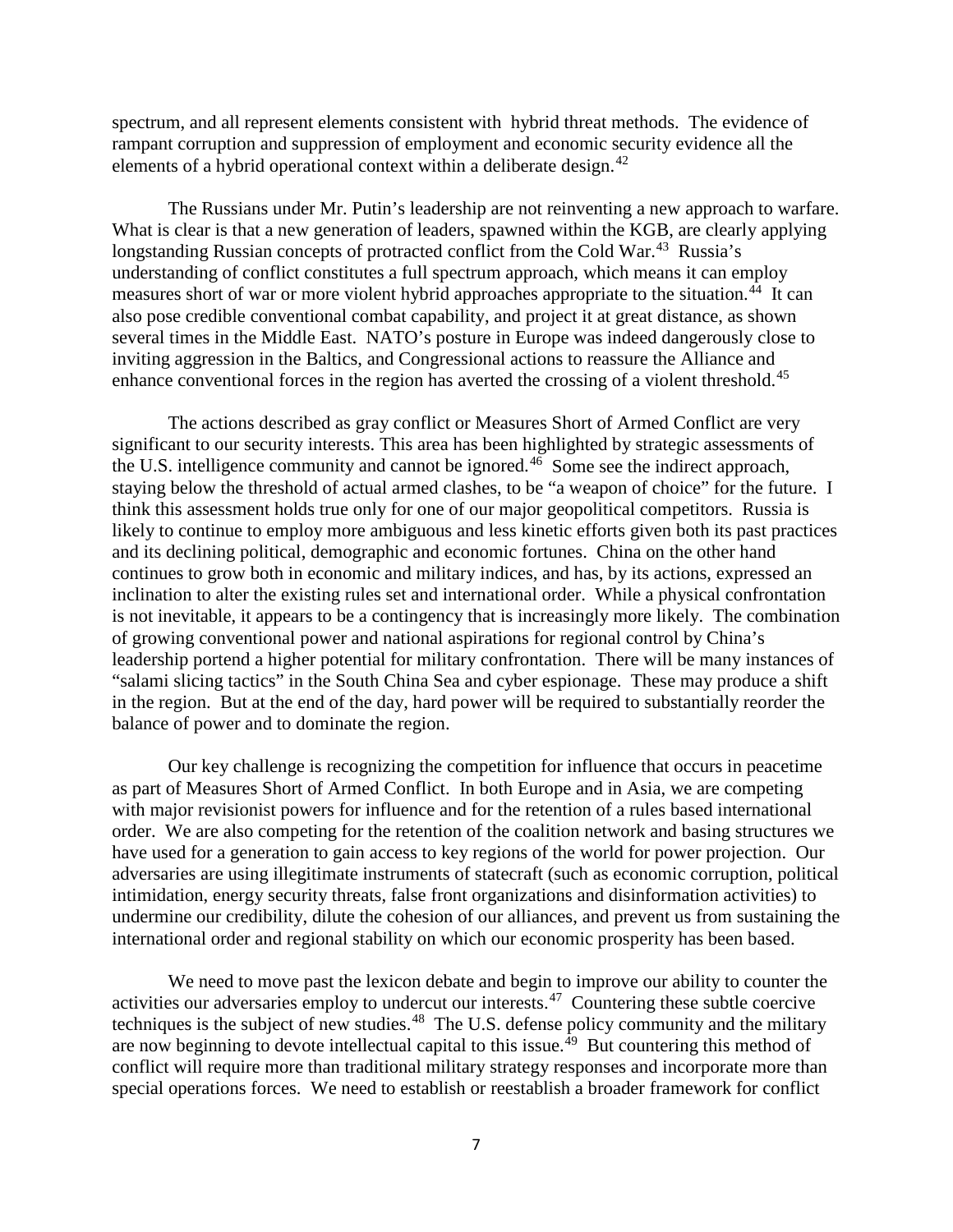short of violent warfare that incorporates a wider range of tools beyond traditional tools, and Special Forces or paramilitary operations. I think we are prepared for the violence of the hybrid threat but we need to ask ourselves some harder questions about more indirect methods. For example, how do we counter manipulation of elections and efforts to sow discord via cyber intrusions and the deliberate distribution of false information?<sup>[50](#page-10-0)</sup> How do we ensure that forms of subversion or disinformation, here and abroad, is neutralized? Who designs and integrates our strategic approaches in Measures Short of Armed Conflict? How should we organize ourselves to address this challenge?<sup>[51](#page-10-1)</sup>

### **Conclusion**

 $\overline{a}$ 

When looking back at our engagements of the last 50 years and peering forward into the future, it is safe to say that the United States will continue to face challenges across the continuum of conflict. As Professor Eliot Cohen has noted:

The wars of the twenty-first century may take many forms. Conventional conflict, including with China, most assuredly cannot be ruled out. At the other end of the spectrum, terrorism will surely continue. In between, what has been called hybrid war– blending different forms of force with subversion, sabotage, and terror will also exist.<sup>[52](#page-10-2)</sup>

The prevailing black and white distinctions between Traditional War and Irregular War in U.S. strategic culture make for simple boxes but the real world is not so easily categorized. Some adversaries seek to exploit the institutional and cognitive seams that these oversimplifications create. They seek combinations, both multi-domain and multi-functional, to gain an advantage. We must not underestimate them. Instead we do need to conceptually understand them and become full spectrum capable ourselves.

## **NOTES**

<span id="page-7-0"></span><sup>&</sup>lt;sup>1</sup> General Joseph Dunford, USMC, Remarks at NDU Graduation Ceremony, Ft. McNair, DC, June 10, 2016. Available at [http://www.jcs.mil/Media/Speeches/Article/797847/gen-dunfords-remarks-at-the](http://www.jcs.mil/Media/Speeches/Article/797847/gen-dunfords-remarks-at-the-national-defense-university-graduation/)[national-defense-university-graduation/.](http://www.jcs.mil/Media/Speeches/Article/797847/gen-dunfords-remarks-at-the-national-defense-university-graduation/)

<sup>2</sup> U.S. Joint Chiefs of Staff, *Decade of War: Vol. 1: Enduring Lessons from the Last Decade of Operations*, Suffolk, VA: Joint and Coalition Operational Analysis, June 15, 2012.

<span id="page-7-1"></span><sup>3</sup> Jan K. Gleiman, "The American Counterculture of War: Supporting Foreign Insurgencies and the American Discourse of War," *Special Operations Journal* Vol. 1, no 1 (2015), 19–36.

<span id="page-7-3"></span><span id="page-7-2"></span><sup>4</sup> William. J. Nemeth, USMC, *Future War and Chechnya: A Case for Hybrid Warfare*, Monterrey, CA: Naval Postgraduate School, Master's Thesis, June 2002; James N. Mattis and Frank Hoffman, "Hybrid Threats and the Four Block War," *Proceedings*, September 2005; Frank Hoffman, "Hybrid Threats: Reconceptualizing the Evolving Character of Modern Conflict**,"** *Strategic Forum 240*, Washington, DC: Institute for National Strategic Studies, April 2009.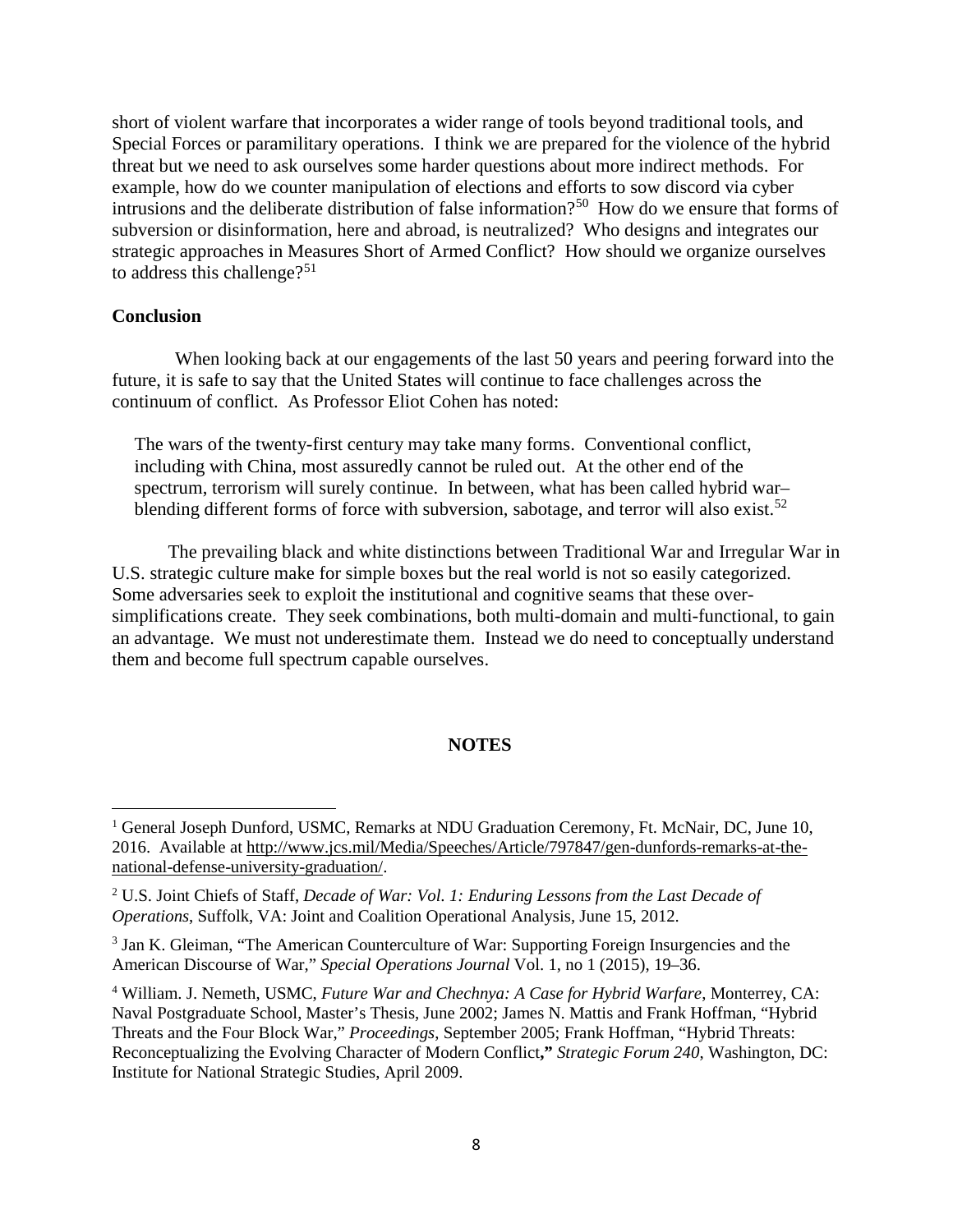<span id="page-8-1"></span> 5 David Johnson, *Military Capabilities for Hybrid War: Insights from the Israel Defense Forces in Lebanon and Gaza* (Santa Monica, CA: RAND, 2010).

<span id="page-8-2"></span><sup>6</sup> Robert M. Gates "The National Defense [Strategy:](http://www.cgsc.army.mil/carl/scripts/goodbye3_2.asp?url=http://www.ndu.edu/inss/Press/jfq_pages/editions/i52/1.pdf) Striking the Right Balance," *Joint Force Quarterly* (1st Quarter 2009), 2–7; Leon Panetta, Remarks at the Woodrow Wilson Center, Washington, DC, October 11, 2011. Accessed at [http://www.defense.gov/transcripts/transcript.aspx?transcriptid=4903.](http://www.defense.gov/transcripts/transcript.aspx?transcriptid=4903)

<span id="page-8-4"></span><span id="page-8-3"></span><sup>7</sup> Frank G. Hoffman, *Conflict in the 21st [Century:](http://www.cgsc.army.mil/carl/scripts/goodbye3_2.asp?url=http://www.potomacinstitute.org/publications/Potomac_HybridWar_0108.pdf) The Rise of Hybrid Wars (*Arlington, VA: Potomac Institute for Policy Studies, 2007), 14, 58. This version emphasized simultaneity and deliberate fusion of modes.

<sup>8</sup> Anders Fogh Rasmussen quoted in Mark Landler and Michael Gordon, "NATO Chief Warns of Duplicity by Putin on Ukraine," *The New York Times*, July 8, 2014.

<sup>9</sup> James Stavridis, "Maritime Hybrid Warfare is Coming," *Naval Institute Proceedings*, December, 2016, 30–34.

<sup>10</sup> [Andrew Mumford "](http://www.tandfonline.com/author/Mumford%2C+Andrew)Proxy Warfare and the Future of Conflict," *The RUSI Journal* Vol. 158, no. 2 (2013), 40-46.

<sup>11</sup> Quoted in Matt Mathews, *We Were Caught Unprepared, the 2006 Hezbollah-Israeli War*, Ft. Leavenworth, KS: Combat Studies Institute Press, 2008.

<sup>12</sup> Anders Fogh Rasmussen quoted in Mark Landler and Michael Gordon, "NATO Chief Warns of Duplicity by Putin on Ukraine," *The New York Times*, July 8, 2014.

<sup>13</sup> Sam Jones, "Ukraine: Russia's new art of war," *FT.Com*, August 28, 2014.

<sup>14</sup> Ben Connable, Jason H. Campbell, and Dan Madden, *Stretching and Exploiting Thresholds for High-Order War* (Santa Monica, CA: RAND, 2016).

<sup>15</sup>*Strategic Survey 2014* (London: Institute for International Strategic Studies, 2014), 53–64; "Hybrid Warfare: Challenge and Response," *Military Balance* (London: Institute for International Strategic Studies, 2015), 17–20.

<sup>16</sup> Mazarr, "Mastering the Gray Zone, 44–46; Michael Kofman and Matthew Rojansky. "A Closer Look at Russia's Hybrid War," *Kennan Cable No. 7*, Washington, DC: Woodrow Wilson Center, April, 2015.

<sup>17</sup> Wales NATO Summit Communique, North Atlantic Treaty Organization, September 4, 2014, accessed at [http://www.nato.int/cps/en/natohq/official\\_texts\\_112964.htm?selectedLocale=en.](http://www.nato.int/cps/en/natohq/official_texts_112964.htm?selectedLocale=en)

<sup>18</sup> Kevin Scott, *Joint Operating Environment 2035,* Washington, DC: Joint Chiefs of Staff/J7, July 14, 2016, ii.

<sup>19</sup> Christopher Andrew and Vasili Mitrokhin, *The Sword and the Shield: The Mitrokhin Archive and the Secret History of the KGB,* (New York: Basic,1999).

<sup>20</sup> Andrew S. Erickson, Connor M. Kennedy, "Beware of China's "Little Blue Men" in the South China Sea," *The National Interest*, September 15, 2015, [http://nationalinterest.org/blog/the-buzz/beware-chinas](http://nationalinterest.org/blog/the-buzz/beware-chinas-little-blue-men-the-south-china-sea-13846)[little-blue-men-the-south-china-sea-13846.](http://nationalinterest.org/blog/the-buzz/beware-chinas-little-blue-men-the-south-china-sea-13846)

<sup>21</sup> Andrew S. Erickson and Connor M. Kennedy, "Countering China's Third Sea Force: Unmask Maritime Militia before They're Used Again," *The National Interest*, July 6, 2016, [http://nationalinterest.org/feature/countering-chinas-third-sea-force-unmask-maritime-militia-](http://nationalinterest.org/feature/countering-chinas-third-sea-force-unmask-maritime-militia-16860?page=show)[16860?page=show.](http://nationalinterest.org/feature/countering-chinas-third-sea-force-unmask-maritime-militia-16860?page=show)

<span id="page-8-0"></span><sup>22</sup> Alison A. Kaufman and Daniel M. Hartnett, *Managing Conflict: Examining Recent PLA Writings on Escalation Control* (Arlington, VA: CNA, February 2016), 26–28; Stephan Halper, "China: The Three Warfares," May 2013, available at

[http://images.smh.com.au/file/2014/04/11/5343124/China\\_%2520The%2520three%2520warfares.pdf?ran](http://images.smh.com.au/file/2014/04/11/5343124/China_%2520The%2520three%2520warfares.pdf?rand=1397212645609)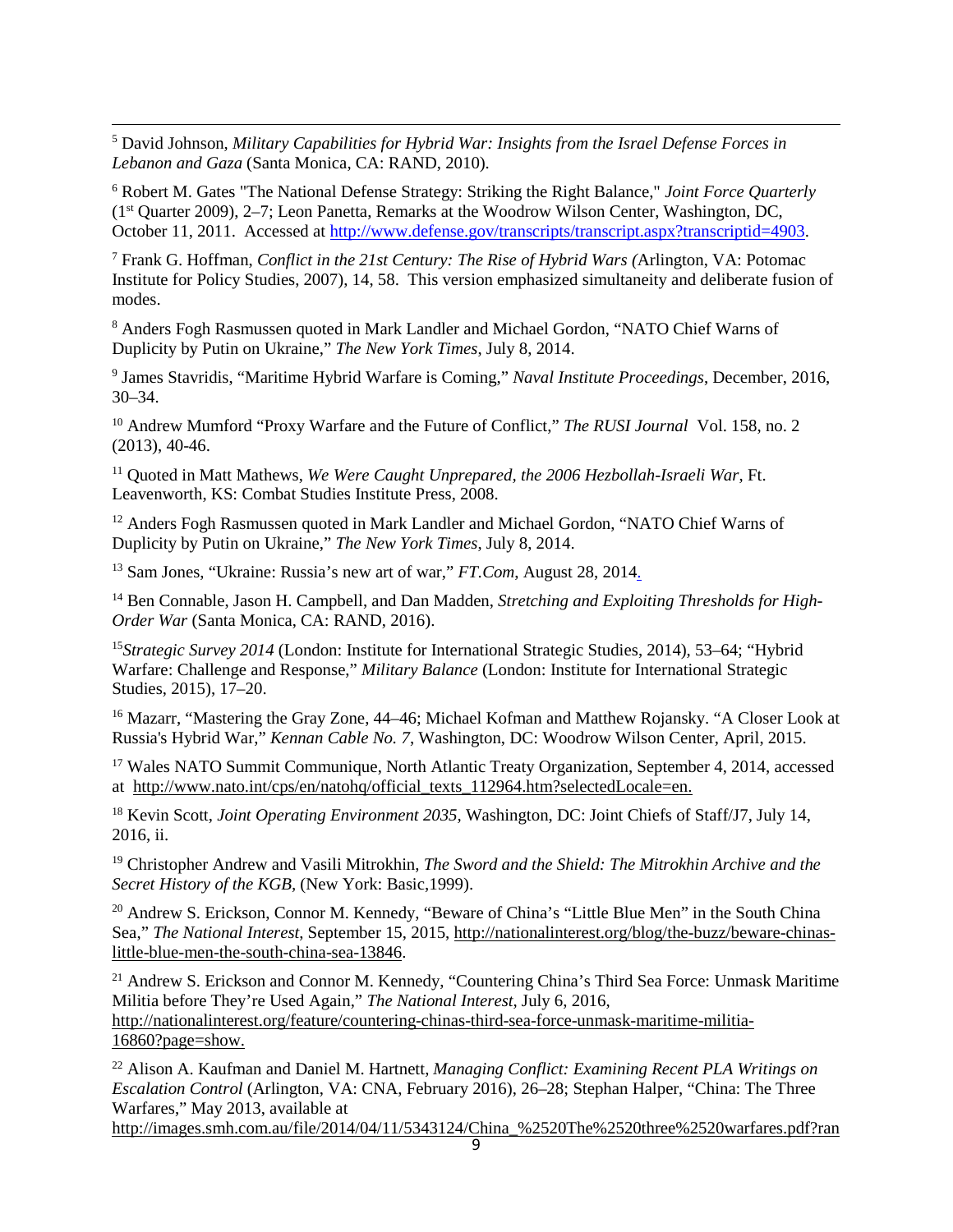[d=1397212645609.](http://images.smh.com.au/file/2014/04/11/5343124/China_%2520The%2520three%2520warfares.pdf?rand=1397212645609) See also Sangkuk Lee, "China's Three Warfares, Origins, Applications and Organizations," *Journal of Strategic Studies,* Vol. 37, no. 2 (April 2014), 198–220.

 $\overline{a}$ 

<sup>23</sup> Lora Sallman, "Little Grey Men: China and the Ukraine Crisis," *Survival* Vol. 58, Issue 6 (2016), 135– 156.

<sup>24</sup> Victor Madeira, "Russian Subversion: Haven't We Been Here Before?," July 30, 2014, available at [http://www.statecraft.org.uk/research/russian-subversion-havent-we-been-here;](http://www.statecraft.org.uk/research/russian-subversion-havent-we-been-here) David Maxwell, "Taking a Spoon to a Gunfight," *War on the Rocks*, April 2, 2014; Steven Metz, "In Ukraine, Russia Reveals Its Mastery of Unrestricted Warfare," *World Politics Review*, April 16, 2014.

<span id="page-9-0"></span><sup>25</sup> Vasily Mitrokhin, *KGB Lexicon: The Soviet Intelligence Officer Handbook* (London: Frank Cass, 1992), 13. See Richard H. Shultz and Roy Godson, *Dezinformatsia: Active Measures in Soviet Strategy* (McLean, VA: Pergamon-Brassey's, 1984); News reports suggest that the Russians have continued their practices, see Craig Timberg, "Research ties 'fake news' to Russia," *The Washington Post*, November 25, 2016, A1, A15.

<span id="page-9-2"></span><span id="page-9-1"></span><sup>26</sup> Martin Kragh and Sebastian Asberg, "Russia's Strategy for Influence through Public Diplomacy and Active Measures: The Swedish Case," *Journal of Strategic Studies*, January 5, 2017, at [http://dx.doi.org/10.1080/01402390.2016.1273830.](http://dx.doi.org/10.1080/01402390.2016.1273830)

<span id="page-9-3"></span><sup>27</sup> Jolanta Darczewska, "The Anatomy of Russian Information Warfare, The Crimean Operation," *Point of View*, Warsaw: Centre for Eastern Studies, May 2014.

<span id="page-9-4"></span><sup>28</sup> Mark Kramer, "The Soviet Roots of Meddling in U.S. Politics," *PONARS Eurasia Policy Memo # 452,* Washington, DC, January, 2017, at [http://www.ponarseurasia.org/memo/soviet-roots-meddling-us](http://www.ponarseurasia.org/memo/soviet-roots-meddling-us-politics)[politics.](http://www.ponarseurasia.org/memo/soviet-roots-meddling-us-politics)

<span id="page-9-6"></span><span id="page-9-5"></span><sup>29</sup> Michael Birnbaum, "Russian's Tactics Roil Europe," *The Washington Post*, August 14, 2016, 1; Helene Cooper, "Russia is Sternly Warned to Stay Out of U.S. Election," *The New York Times*, September 8, 2016, A6.

<span id="page-9-7"></span><sup>30</sup> Orysia Lutsevych, *Agents of the Russian World (Proxy Groups)* (London: Royal United Services Institute, April 2016).

<sup>31</sup> See David Tucker and Christopher J. Lamb, "Peacetime Engagement" in Sam Sarkesian and Robert Connor, *America's Armed Forces*, *A Handbook of Current and Future Capabilities* (Westport, CT: Greenwood Press, 1996).

<sup>32</sup> Nadia Schadlow, "Peace and War, the Space Between," *War on the Rocks*, August 18, 2014, [http://warontherocks.com/2014/08/peace-and-war-the-space-between/.](http://warontherocks.com/2014/08/peace-and-war-the-space-between/)

<sup>33</sup> Giles D. Harlow and George C. Maerz, eds., *Measures Short of War: The George F. Kennan Lectures at the National War College, 1946-47* (Washington, DC: National Defense University Press, 1990), 6–8. He noted that "The varieties of skullduggery which make up the repertoire of the totalitarian government are just about as unlimited as human ingenuity itself, and just about as unpleasant."

<sup>34</sup> Max Boot and Michael Doran, "Political Warfare: Changing America's Approach to the Middle East," Brookings**,** June 28, 2013, available at [http://www.brookings.edu/research/opinions/2013/06/28-political](http://www.brookings.edu/research/opinions/2013/06/28-political-warfare-us-middle-east-counterterrorism-doran-boot)[warfare-us-middle-east-counterterrorism-doran-boot.](http://www.brookings.edu/research/opinions/2013/06/28-political-warfare-us-middle-east-counterterrorism-doran-boot)

<sup>35</sup> For Kennan's policy memo promoting this initiative under the auspices of the State Department, see <http://academic.brooklyn.cuny.edu/history/johnson/65ciafounding3.htm>

<sup>36</sup> Michael Mazarr, "Mastering the Gray Zone," Carlisle, PA: Strategic Studies Institute, 2015.

<sup>37</sup> General Joseph L. Votel, statement before the House Armed Services Committee Subcommittee on Emerging Threats and Capabilities, March 18, 2015; Captain Philip Kapusta, U.S. Special Operations Command (USSOCOM) white paper, "Defining Gray Zone Challenges," April 2015.